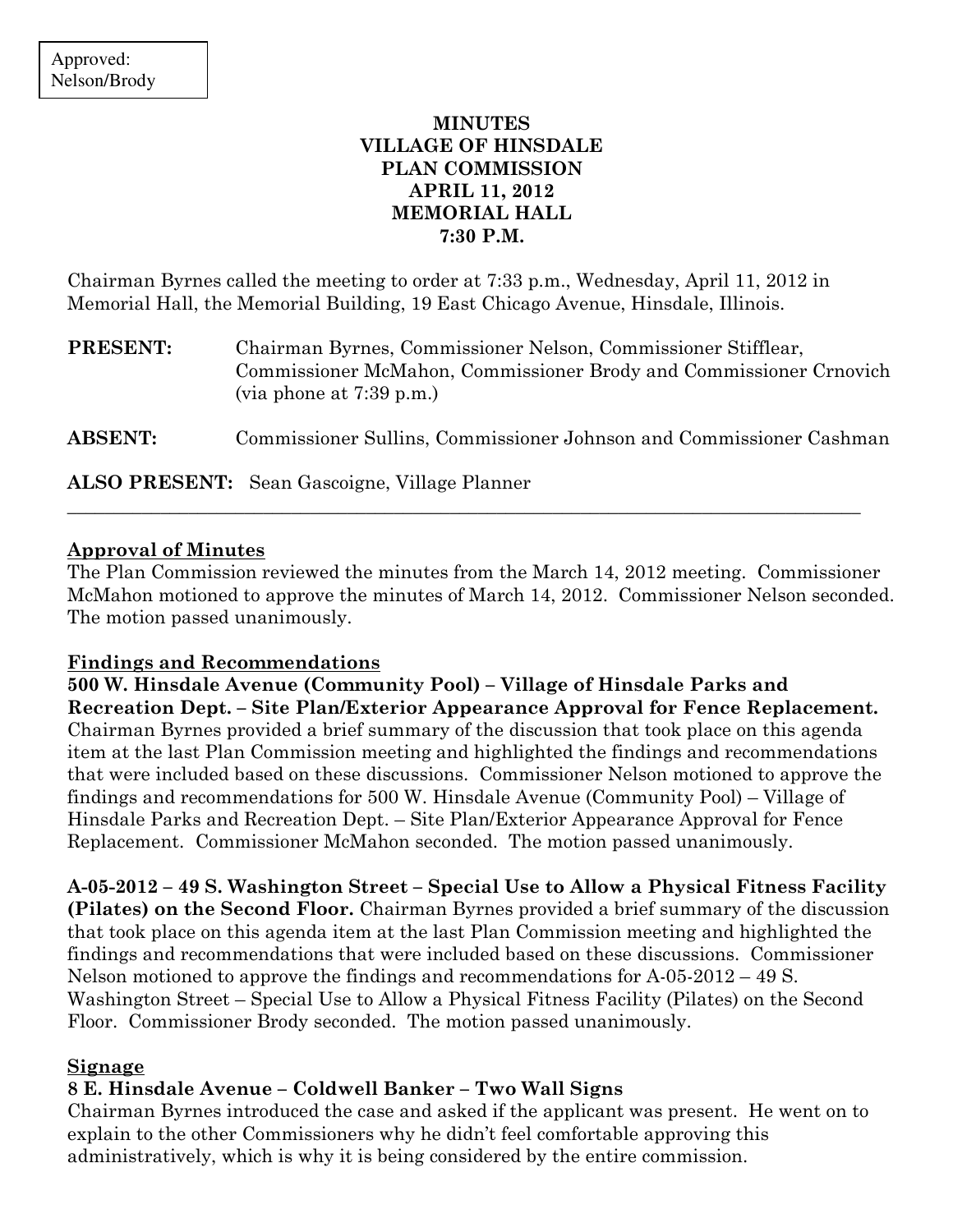### **Plan Commission Minutes April 11, 2012**

General discussion ensued regarding the colors of the signs and the possibility of swapping the colors to make the background blue and the letters white, rather than the opposite.

Mr. Gascoigne explained that he and Tim Scott had discussed this with the contractor and thought that the Commission may be more receptive to a white background, but that the applicant was open to doing either combination.

The Commission expressed their interest in seeing the colors reversed so that the background was blue and the letters were white.

The applicant indicated they were fine with that.

Commissioner Crnovich called in at 7:39 p.m.

Commissioner Stifflear expressed concern with the overall size of the signs and felt that it would be difficult to approve these signs given that the overall square footage, including the additional signage on the building, would likely exceed the allowed square footage.

Mr. Gascoigne explained that the Commission had the discretion to treat the sign as a replacement due to the nature of the request and the fact that, other than paint, the sign body is not changing. He also explained that the code is somewhat ambiguous as to how the architectural embellishment surrounding the sign should be treated and if the Commission was comfortable with the rest of the sign they could take the dimensions of the physical lettering, as described in the code, to determine the square footage of the sign. He indicated that it would come down to the Commission's comfort level with that, unless they would prefer to see the sign removed and completely replaced.

Commissioner Nelson confirmed that they were not going outside the parameters of the existing sign. He then indicated that if they reversed the colors and did a blue background with white letters, he was fine with it.

Other Commissioners suggested they use more of a cream color in place of the white and they too were ok with it.

Commissioner Stifflear expressed some additional concerns and questioned how the application treated the sign.

Mr. Gascoigne indicated that the sign application is very general and does not differentiate between new and replacement.

Commissioner Stifflear suggested additional concerns that could arise with sign framing in the future using this method.

Mr. Gascoigne agreed and indicated that he appreciated the concern if the signs were new and being proposed. He explained that the Plan Commission still has the authority to deny any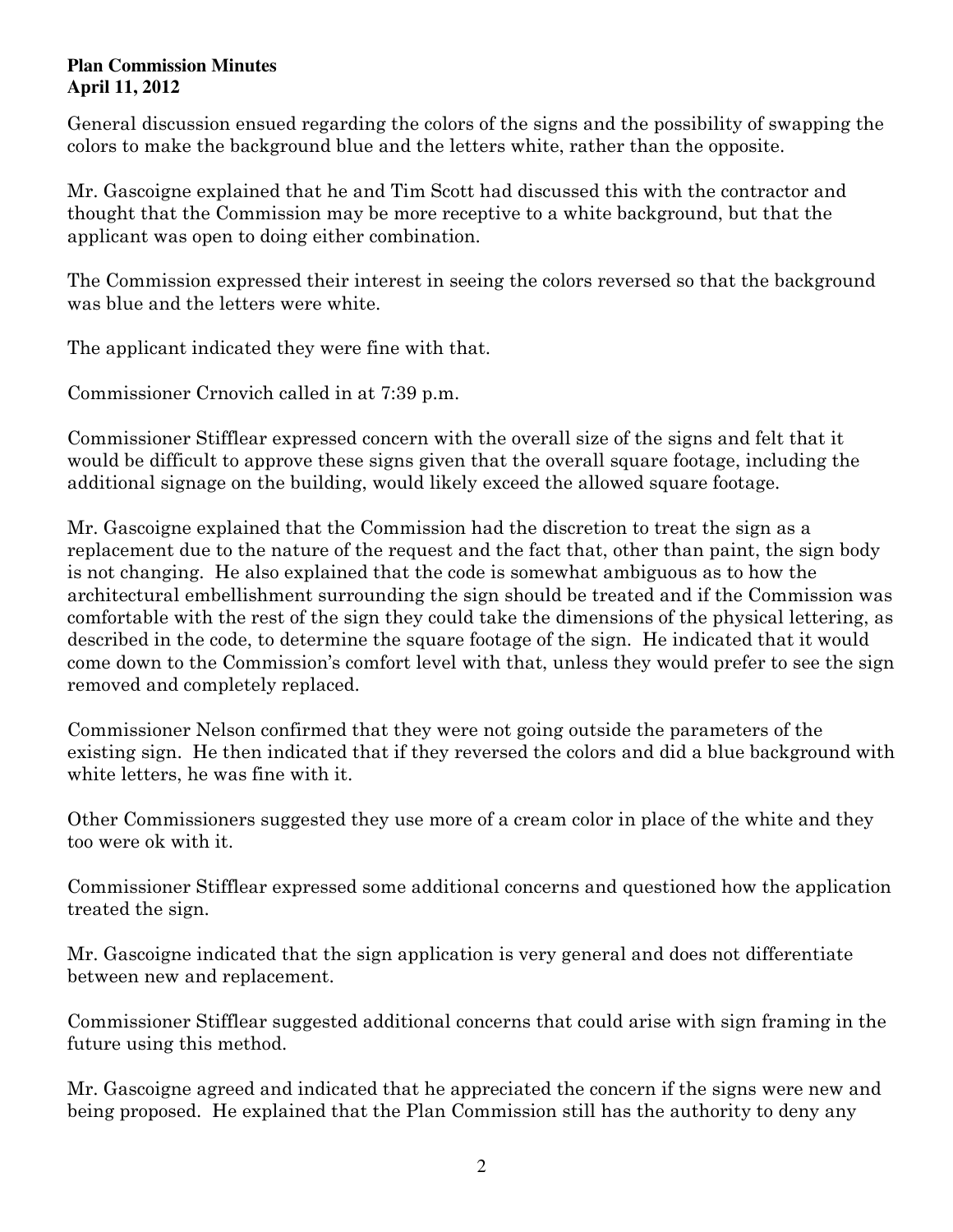### **Plan Commission Minutes April 11, 2012**

sign, replacement or new, but that using this discretion on a brand new sign wouldn't be as easy.

Commissioner Stifflear indicated that he would like to see the applications revised to reflect the square footages of all signs and that they comply with the code so that they don't have problems with future requests.

Mr. Gascoigne appreciated Commissioner Stifflear's concerns and suggested some considerations that were expressed at a previous meeting regarding a text amendment and the concerns of ratcheting down the code too tightly.

Commissioner Brody agreed with Mr. Gascoigne and indicated that because the Commission has the opportunity to review signs like these, the have the ability to get some variation in the signs within the Village without making businesses design their signs in a box.

Commissioner Stifflear agreed and indicated that he wanted to find a way to make this sign work because he wanted to preserve the sign, but still expressed concerns with the overall size.

Commissioner Nelson suggested spelling out the specifics regarding the architectural feature as part of the motion.

Commissioner Stifflear questioned why staff felt that white was a better option for the background.

Mr. Gascoigne indicated that like the Commission, to them the colors seemed very vibrant and that it's very hard to visually represent on paper what the actual color will be. Because of this the white seemed to be a more neutral option, but felt that it could be fully vetted at the Plan Commission meeting.

Commissioner McMahon indicated that the white wouldn't look so vibrant if it was toned down to a cream or slightly more neutral tone.

The applicant identified the areas and colors that they were provided some flexibility on and confirmed they could certainly do that.

Commissioner Nelson suggested they make the suggested alterations and resubmit to the Chairman for his approval.

Mr. Gascoigne suggested that in addition to the revised applications and color changes, they also provide the Chairman with photos of the existing sign identifying the shade of blue to be expected in these signs.

Commissioner Stifflear indicated that he was ok with the sign and the Commission's position, but that he would like to see the application revised to show the square footage using the discussed method of determining the square footage and including the Jane's Blue Iris Square footage. He also wanted to state on the record that he was only comfortable with this position